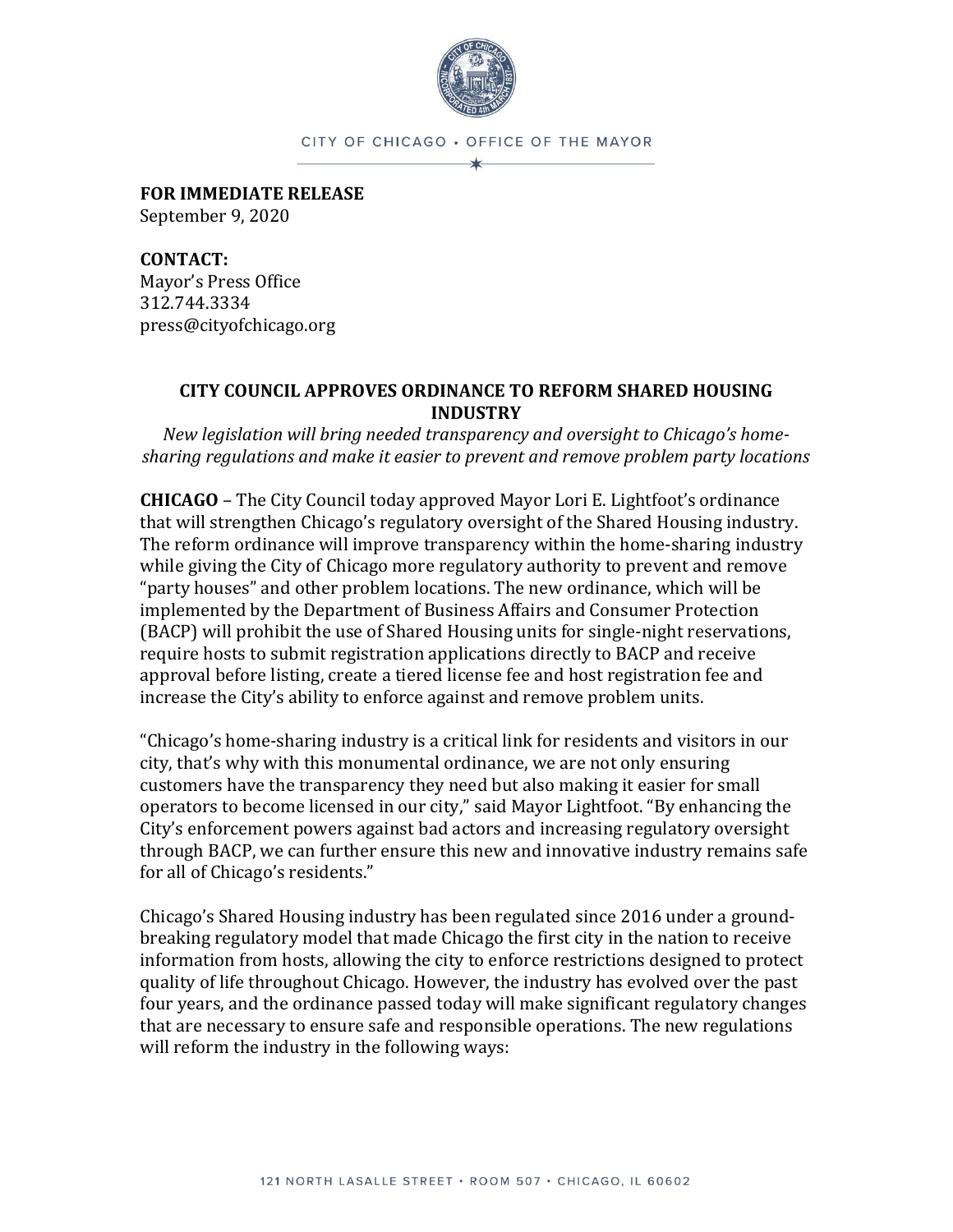

CITY OF CHICAGO . OFFICE OF THE MAYOR

- Remove the ability for shared housing hosts to list units and accept reservations while their registration application is pending;
- Make BACP the point of intake for registration applications;
- Prohibit the use of Shared Housing units for single-night reservations;
- Enhance BACP's enforcement authority around Shared Housing units being used for parties;
- Expand the zoning districts that can prohibit Shared Housing through Restricted Residential Zones; and
- Create a tiered licensing fee for platforms to make it easier for small operators to become licensed while adding a registration fee

"Over the last four years, we have worked tirelessly to oversee the evolving shared housing industry within the limits of the existing regulations," said BACP Commissioner Rosa Escareño. "This ordinance will modernize the process, improve host registrations and enhance the City's ability to hold problem actors accountable while preserving the innovation that is critical to this industry."

Currently, there are 8,869 Shared Housing units listed through two licensed shared housing intermediaries – Airbnb and HomeAway. The ordinance passed today was created following the efforts of a working group created by Mayor Lightfoot and led in part by Alderman Mitts, Chairman of the Committee on License and Consumer Protection. The Working Group was created to review the regulations and prepare a new regulatory structure. Today's ordinance is a product of that working group and will bring much-needed transparency, enforcement authority and regulatory change to address the issues raised at the subject matter hearing.

"The home-sharing industry is an important part of our city, but our previous regulations have restricted our ability to ensure responsible operations," said Emma Mitts, 37th Ward Alderman and Chairman of the Committee on License and Consumer Protection. "Under this ordinance, Chicago is taking the lead with strong and ground-breaking regulations that ensure safety, protect residents and maintain innovation within the industry."

Unlike with any business license application, shared housing hosts have been granted the ability to immediately list and rent their units through an intermediary before they received approval from BACP. Under the ordinance passed today, shared housing hosts will no longer be able to list and rent their unit while their application is pending and must wait until an application is approved by BACP before listing their unit on any platform. This will strengthen existing regulations by preventing the listing of units at prohibited locations and prevent frivolous appeals that unnecessarily prolong the application process.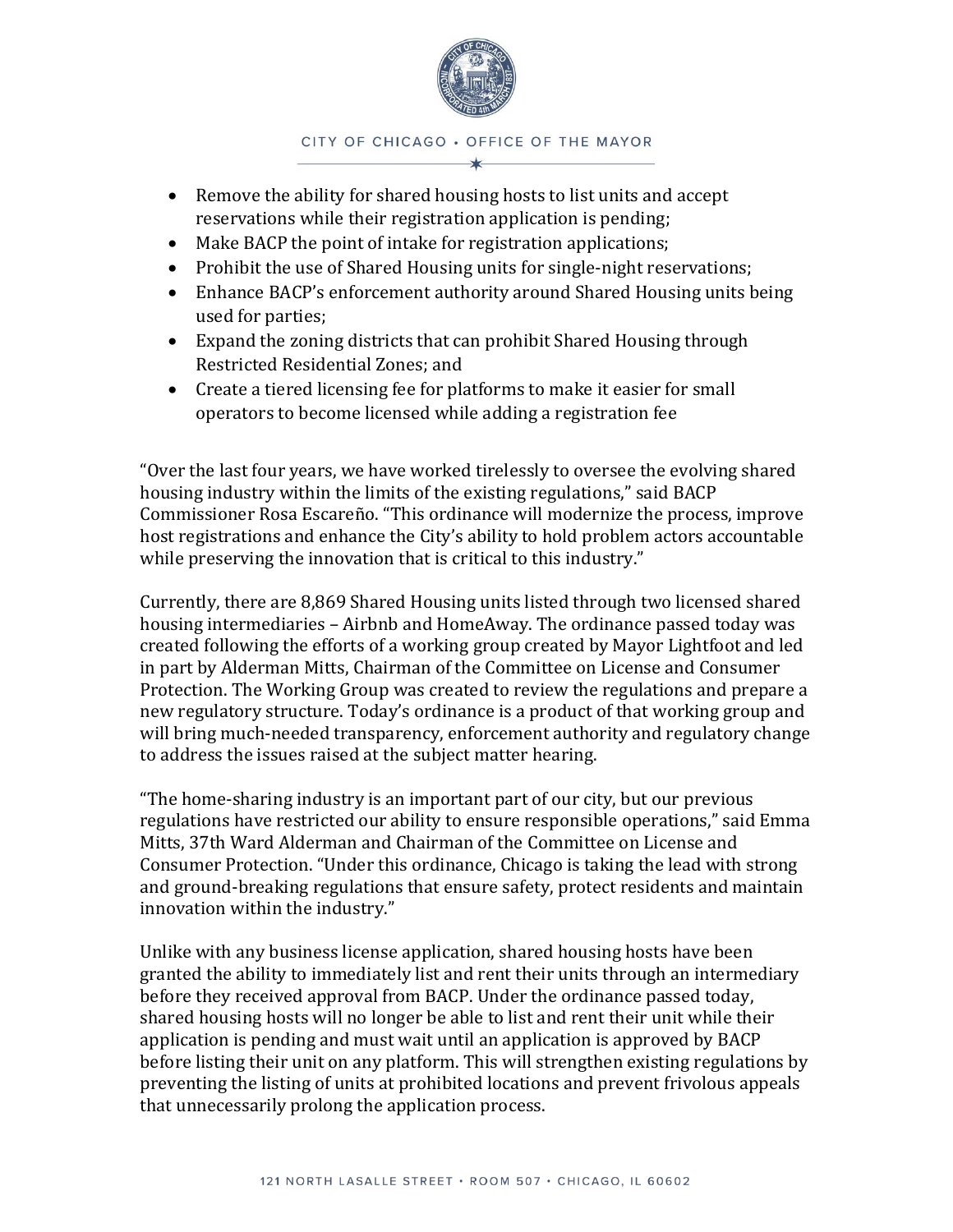

Additionally, for all other business licenses, the City receives critical application information directly from the applicant. However, shared housing hosts have submitted their information directly to the intermediary, who then has submitted this information to BACP every two weeks. This has led to incomplete data and a lack of identifying information that would support enforcement against problem locations. The ordinance passed today will require applicants to submit complete and accurate information directly to BACP along with a new \$125 registration fee in order to register. This will improve the City's ability to ensure regulations are being met and take enforcement when necessary against problem locations.

""This ordinance is a needed change; for too long, communities have suffered from out of control 'party houses,' in my ward and throughout the city," said Michele Smith, 43rd Ward Alderman and co-sponsor of the reform ordinance. "Now more Chicago residents who want to restrict short term rentals in their community will be able to petition to keep them out of their precinct."

In order to stop the proliferation of problem party locations that negatively impact neighboring residents, the reform ordinance will prohibit the use of shared housing and vacation rental units for single-night reservations and enhance the City's enforcement authority to prevent and remove party houses. This will make it easier for the City to revoke a registration after only one instance of an illegal party or overcrowding, while lowering the threshold for revocation for other nuisance conditions.

Currently, 25% of registered voters within certain residentially zoned precincts can petition to prohibit Shared Housing within their precinct. Under today's ordinance, this will be expanded so that additional precincts could take advantage of this option. For the first time, Restricted Residential Zones can now be established in RT-3.5, RT-4, RM-4.5 and RM-5 zoning districts.

Finally, the ordinance passed today will create a tiered licensing fee for intermediaries and increase the registration fee for each host. Previously, all intermediaries paid an annual fee of \$10,000, no matter the size of the platform. Under the proposal, intermediaries with 1 to 499 units will pay a decreased fee of \$5,000 per year, intermediaries with 500 to 999 units will pay \$7,500, and intermediaries with 1,000 or more units will pay the current rate of \$10,000 per year. This will make it easier for smaller operators to compete and come into compliance.

The single-night prohibition, increased enforcement authority and Restricted Residential Zone expansion will come into effect on October 17 (ten days after